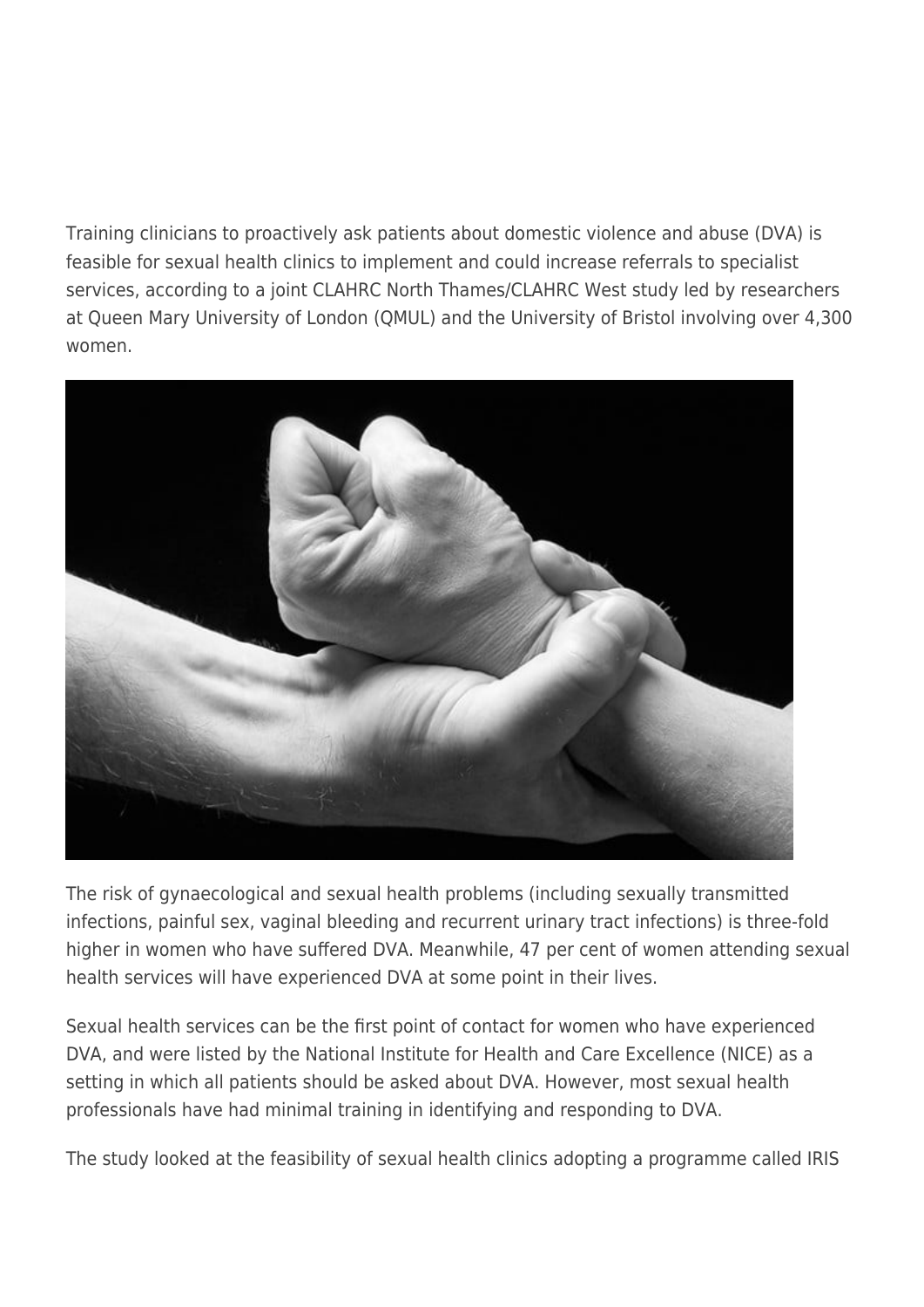(Identification and Referral to Improve Safety) – a DVA training and referral programme endorsed by NICE, the Royal College of GPs and Department of Health, originally aimed at encouraging GPs to ask patients whether they are experiencing DVA and to make referrals to specialist domestic violence services.



The team tested the intervention in two female walk-in sexual health services; an east London clinic serving an inner-city multi-ethnic population, and a Bristol clinic serving an urban population.

In the east London clinic over seven weeks, 267 out of 2,568 women attending were asked about DVA, with 16 of those (6 per cent) saying that they were affected by abuse. Overall, eight of the women affected by abuse (50 per cent) were referred to specialist services.

In the Bristol clinic over twelve weeks, 1,090 out of 1,775 women attending were asked about